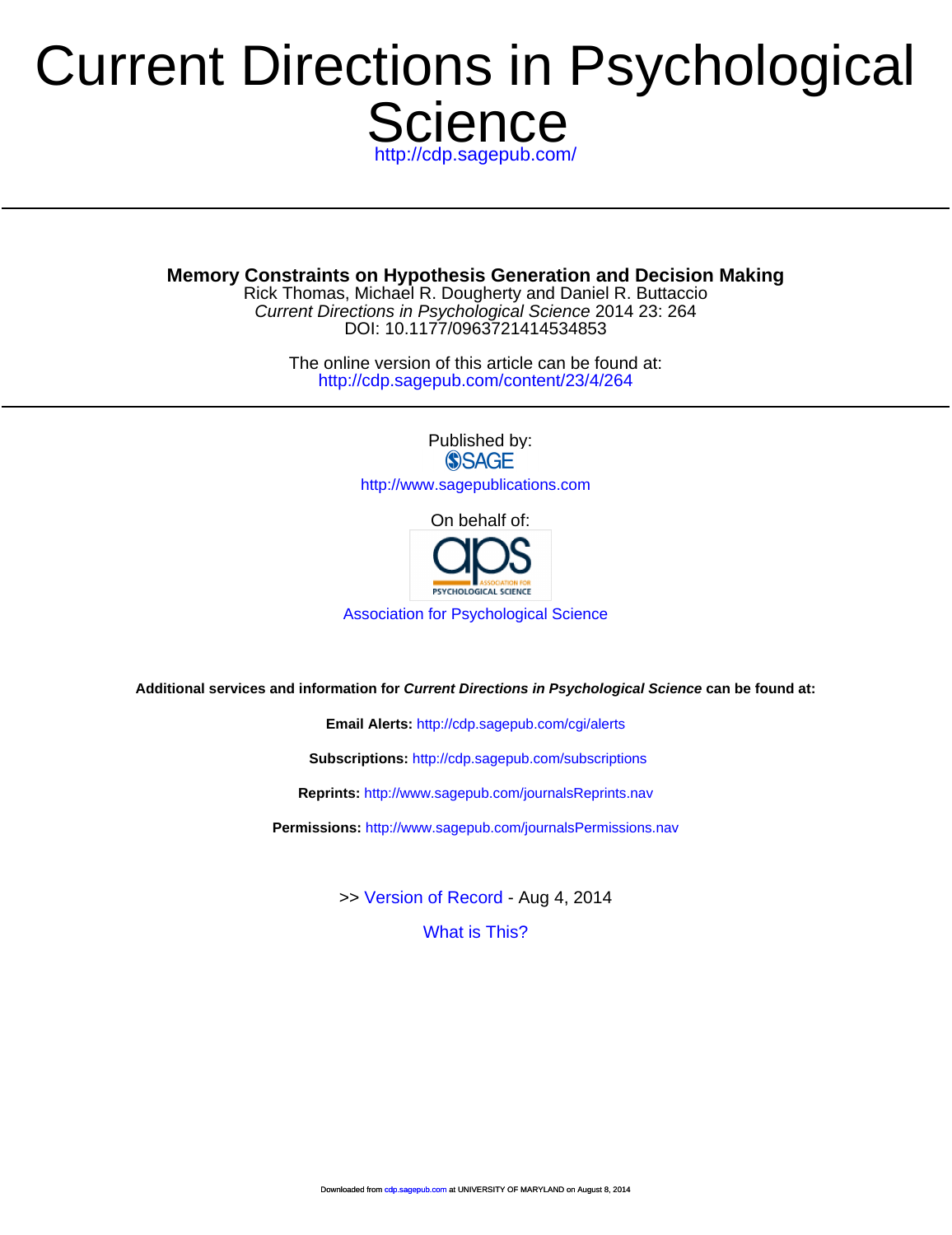# Memory Constraints on Hypothesis Generation and Decision Making

Rick Thomas<sup>1</sup>, Michael R. Dougherty<sup>2</sup>, and Daniel R. Buttaccio<sup>2</sup>

<sup>1</sup>University of Oklahoma and <sup>2</sup>University of Maryland

#### Abstract

Hypothesis generation is the process people use to generate explanations for patterns of data, which is an act vital to everyday problem solving. It is the basis for decision making in many professions, such as medicine, intelligence and reconnaissance analysis, auditing, and fault detection in nuclear power plants. Even laypeople's impressions of acquaintances' personalities based on behavioral patterns can be considered a case of hypothesis generation. This article provides an overview of research elucidating the cognitive processes that underlie hypothesis generation and decision making.

#### Keywords

hypothesis generation, hypothesis testing, probability judgment, working memory, medical diagnosis

Imagine that you are walking to the mail room of your place of employment when you suddenly experience excruciating burning in your arms emanating from your shoulder and neck. What could be the cause of the pain? You remember tweaking your arms and elbows earlier that morning when catching a trash can awkwardly to keep it from hitting the ground. Could the pain be due to wrestling the trash can? Did you rupture a disk, pinch a nerve, or just exacerbate your carpal-tunnel disease? Alternatively, are your symptoms explainable by something potentially more serious? Is it a heart attack? Feeling a little off, you decide to drive yourself to the hospital just in case. Although you never felt heart pain or pressure in your chest, a few hours later it is confirmed: You are suffering from a heart blockage and in imminent danger of suffering a heart attack.

Diagnostic reasoning of the sort described above is a common occurrence. We observe data or information in our environment, and we generate likely explanations of those data (hypotheses). In many situations, the actions we take and the decisions we make depend on the outcome of the hypothesis-generation process. In some cases, our lives depend on these processes, and in other cases, such as medical diagnosis, the lives of others do (Elstein, Shulman, Sprafka, & Allal, 1978). Hypothesisgeneration processes are pervasive and occur in tasks ranging from mundane (e.g., predicting what might happen next on your favorite TV show) to life-and-death

(e.g., medical diagnosis). The question addressed in this article concerns the underlying cognitive processes: What impact does hypothesis generation have on the choices we make, the way we search for information, and how likely we judge different causal explanations?

### Memory and Hypothesis Generation

In the opening example, the few explanations considered for the arm pain were dredged up from experience or memory. You remembered hitting your arm that morning, you reflected on your experiences with carpal tunnel, and you called up what you knew about heart attacks. Our work has focused on how memory constrains hypothesis generation and downstream decision making. Figure 1 depicts a general theoretical framework for hypothesis generation. This framework assumes that there are three primary processes involved: retrieval (retrieving memories from storage), maintenance (sustaining retrieved hypotheses in consciousness), and judgment (making decisions).

Retrieval from memory operates when information in the environment (e.g., symptoms of a patient) prompt

Corresponding Author:

Rick Thomas, Department of Psychology, University of Oklahoma, 455 W. Lindsey St., Norman, OK 73019

E-mail: rthomas@psychology.ou.edu



Current Directions in Psychological Science 2014, Vol. 23(4) 264–270 © The Author(s) 2014 Reprints and permissions: sagepub.com/journalsPermissions.nav DOI: 10.1177/0963721414534853 cdps.sagepub.com

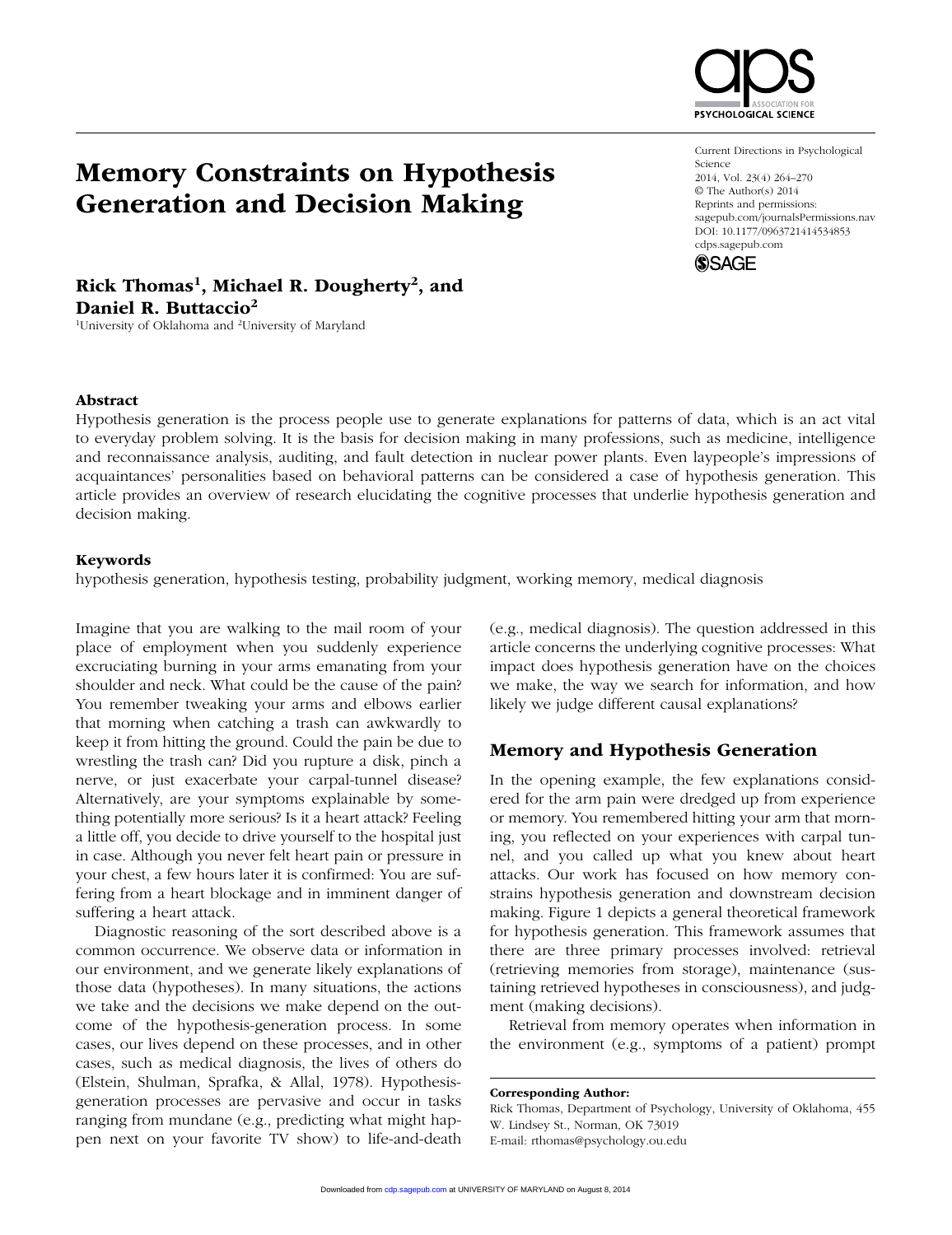

Fig. 1. A general theoretical framework for hypothesis generation. In this example, a diagnostician processes information contained in a radiographic slide and generates possible hypotheses to explain the presenting symptoms and visual patterns contained in the x-ray. The diagnostician can use the hypotheses maintained in working memory to render a probability judgment that the patient is suffering from a particular disease, via the comparison process. Alternatively, the hypotheses maintained in working memory can be fed back into the search process to help guide the diagnostician's search for cues within the x-ray or to inform decisions concerning which medical tests it would be most informative to order.

the recovery of associated hypotheses from experience and memory. Returning to the opening example, if you made it to the hospital after experiencing arm pain, we assume that your symptoms would prompt the physician to retrieve diagnostic hypotheses from long-term memory. One such hypothesis might be heartburn. Another might be some kind of blockage or heart attack. Once hypotheses are retrieved, they are maintained in an active state in working memory. In other words, you keep hypotheses mentally handy so that you can compare them to the available data and target the most likely explanation. The ability to maintain data (e.g., symptoms) and hypotheses (e.g., diseases) has been found to differ between individuals, such that people who have lower working memory capacity behave as though they maintain fewer hypotheses in working memory (Dougherty & Hunter, 2003a).

Importantly, only hypotheses actively maintained in working memory seem to influence the downstream processes involved in judgment (Dougherty, Thomas, & Lange, 2010; Thomas, Dougherty, Sprenger, & Harbison, 2008). For example, probability judgments—how likely you think each option is—appear to be calculated on the basis of a comparison of a "focal" hypothesis with the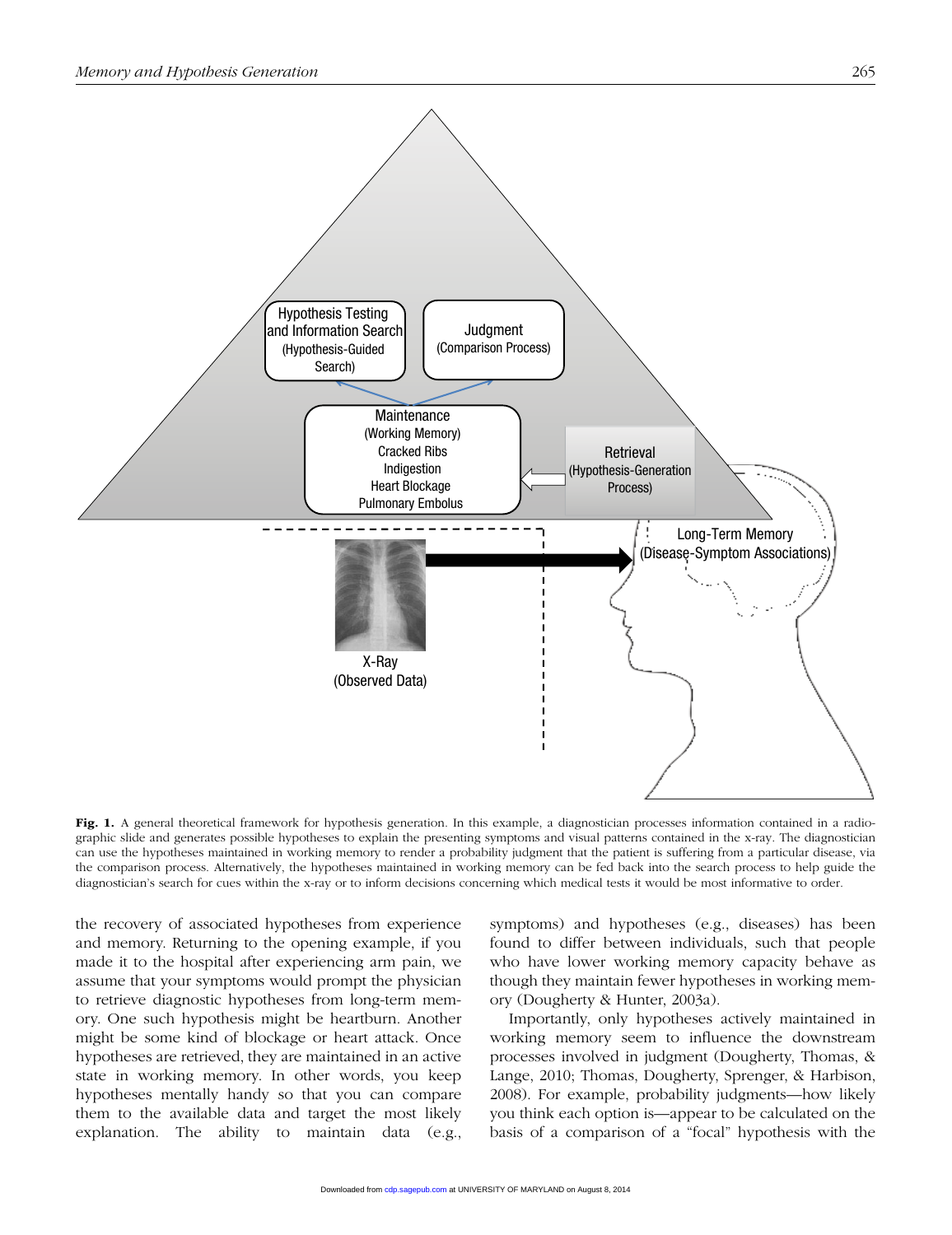alternative hypotheses that are active in working memory. For example, your physician's probability judgment that your symptoms are the result of appendicitis will differ depending on the quality and the number of alternative diagnoses being actively considered. Comparing appendicitis to only a single low-quality alternative diagnoses (e.g., a brain tumor) will make appendicitis seem more likely to your physician than comparing appendicitis to several higher-quality alternative diagnoses (e.g., indigestion, gallbladder disease, hernia, cracked ribs). Similarly, the composition of the set of hypotheses being actively maintained is used to identify the relevant information to search (e.g., medical tests) to test the validity of particular hypotheses—a notion we refer to as *hypothesis-guided search*. These relations between hypothesis generation and decision processes imply a dependence of decision making on memory—a dependence that we have explored in some detail.

Because the various memory processes underlying hypothesis generation and decision making interact in complex ways, it is useful to instill these processes in cognitive models. Cognitive models allow researchers to study the implications of their theoretical assumptions and the complex interactions among processes by observing the behavior of the model. Thomas et al. (2008) developed a cognitive model (*HyGene*, short for "hypothesis generation") of hypothesis generation that allows exploration of these complex interactions while also providing a mechanistic account of human decision-making behavior.

# Memory Processes Constrain Hypothesis Generation

A wide variety of reasoning tasks involve hypothesis generation. For any given task, including diagnosing the cause of arm pain, there are a large number of possible causal diagnoses. Yet, with some regularity, participants and professionals tend to generate only a small subset of these hypotheses (Dougherty, Gettys, & Thomas, 1997; Dougherty & Hunter, 2003a; Gettys & Fisher, 1979; Mehle, 1982; Weber, Böckenholt, Hilton, & Wallace, 1993). The HyGene model accounts for this phenomenon by assuming that newly retrieved hypotheses are explicitly generated only if they are better matches to the data than the poorest-matching hypothesis in working memory. Failures in this process characterize profound examples of mental illness—like entertaining the hypothesis that the kitchen faucet is communicating with you when the dripping is perfectly consistent with its just being leaky. At the same time, the HyGene model predicts that the most likely hypotheses will be generated first, another prediction consistent with the literature (Dougherty et al., 1997; Dougherty & Hunter, 2003a; Sprenger & Dougherty, 2012; Weber et al., 1993). The HyGene model assumes this result because hypotheses that have occurred more

often in a person's experience are more prevalent in long-term memory, which results in greater activations of hypotheses with higher a priori likelihood. In turn, the more activated hypotheses are more likely to be generated from long-term memory into working memory.

# Hypothesis Generation Affects Probability Judgment

Your physician might tell you that there is a 42% chance (a .42 probability) of your dying from (any type of) cancer. But if pressed further, he or she might tell you that the probability of your dying from breast cancer, lung cancer, or colon cancer is .18, .15, and .17, whose sum is greater than the previously stated probability of dying from any type of cancer—this effect is typically labeled *subadditivity*. Subadditivity obtains when the probability assigned to an implicit disjunction (e.g., dying from any type of cancer) is exceeded by the sum of probabilities assigned to the explicit disjunction (e.g., breast cancer, lung cancer, or colon cancer).

The probability-judgment task given above is often characterized as involving a comparison process, wherein the strength of evidence for one hypothesis (breast cancer) is compared with the strength of evidence for the alternatives (lung cancer and colon cancer; Tversky & Koehler, 1994). Implementing this comparison process in HyGene (Fig. 1) enables the model to make clear predictions about subadditivity: All else being equal, the fewer hypotheses that one includes in the comparison process, the higher the probability assigned to each one. When summed across all judged hypotheses, this naturally leads to the prediction of subadditivity.

# Individual Differences in Working Memory Capacity and Divided Attention Affect Hypothesis Generation and Probability Judgment

Subadditivity has been found in many studies investigating probability judgments (e.g., Dougherty & Hunter, 2003a, 2003b; Dougherty & Sprenger, 2006; Tversky & Koehler, 1994). However, the level of subadditivity is dependent on memory variables. For example, Dougherty and Hunter (2003a, 2003b) showed that the magnitude of subadditivity was correlated with working memory capacity. This finding is consistent with the notion of a capacity-limited comparison process (as demonstrated by the HyGene simulations illustrated in Fig. 2). In other words, individuals with low working memory capacity were unable to maintain as many alternatives for inclusion in the comparison process as individuals with high working memory capacity, leading them to make excessive probability judgments.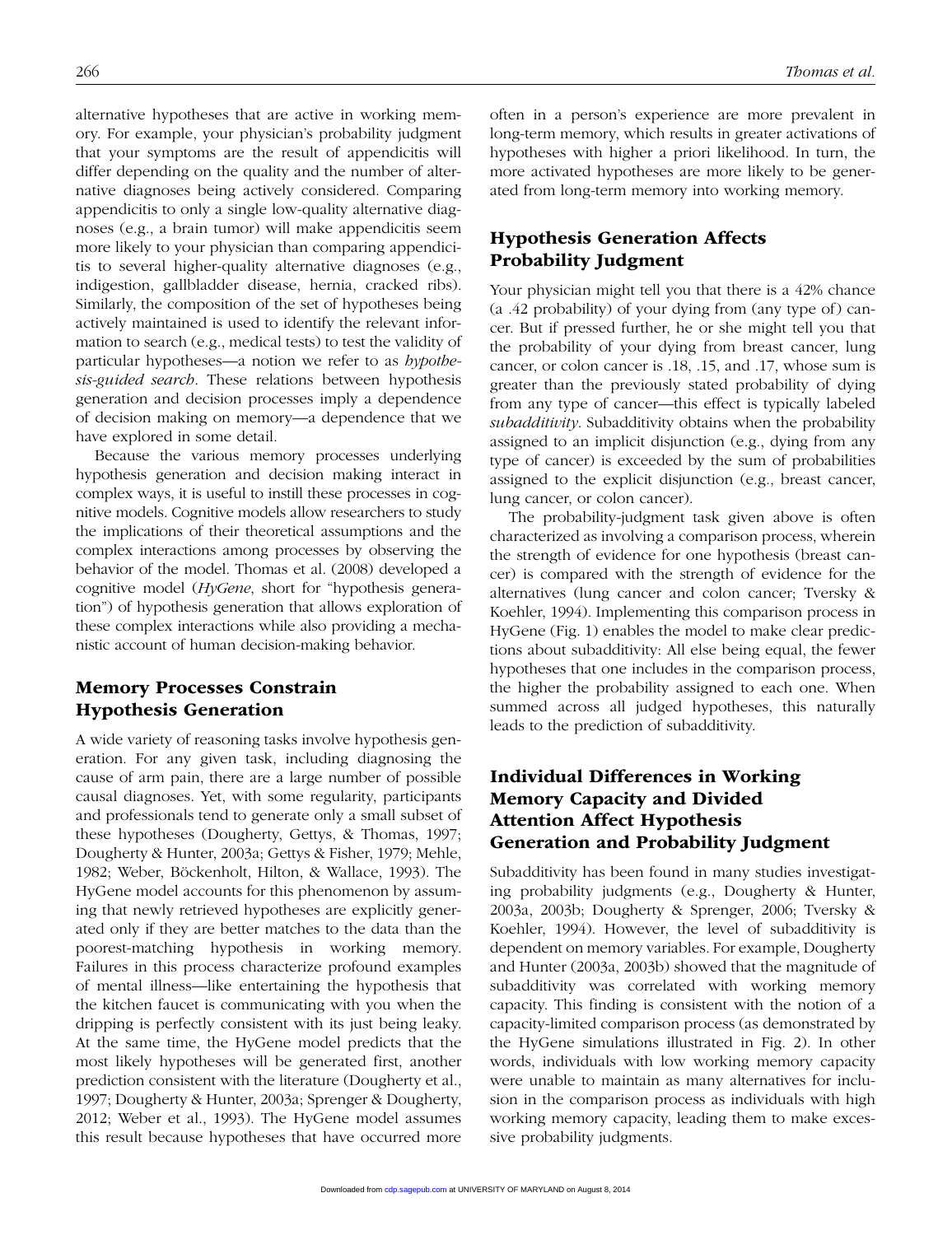

Fig. 2. HyGene simulation demonstrating the effects of working memory capacity and cognitive load on probability judgment (left) and hypothesis generation (right). Note that the HyGene parameter governing working memory capacity accounts for low working memory capacity due to individual differences or the presence of a secondary task (i.e., high cognitive load). Adapted from "Diagnostic Hypothesis Generation and Human Judgment," by R. P. Thomas, M. R. Dougherty, A. M. Sprenger, and J. Harbison, 2008, *Psychological Review, 115*, p. 174. Copyright 2008 by the American Psychological Association. Adapted with permission.

The HyGene model assumes that variables that constrain the generation process or reduce working memory capacity will lead to increases in judged probability because fewer hypotheses will be available to the comparison process, leading to excessive probability judgments. For instance, if you are making probability judgments while also trying to remember a list of letters, chances are good that you are going to assign higher probabilities to each outcome because you will not be considering as many alternative hypotheses to begin with. Consistent with these intuitions and with the HyGene model's predictions (Fig. 2), Sprenger et al. (2011) found that participants' probability judgments were higher when they were experiencing higher levels of cognitive load (resulting in greater subadditivity) providing additional evidence that the comparison process for probability judgments is capacity limited.

# Hypothesis Generation Influences Hypothesis-Testing Behavior

Hypothesis testing involves searching for or selecting information in order to test the truth of a hypothesis. A common finding in the literature is that of *confirmatory search* (for a review, see Sanbonmatsu, Posavac, Kardes, & Mantel, 1998), whereby people select information relevant for evaluating only a single hypothesis (Klayman & Ha, 1987). For instance, a physician who thinks a patient might be suffering from appendicitis might check for tenderness in the abdomen. Although there might be a high likelihood of yielding a positive result of abdominal tenderness if the patient has appendicitis, this confirming test could still be nondiagnostic or uninformative for revising beliefs. For instance, if competing hypotheses (e.g., gallbladder disease, cracked ribs) have likelihoods of yielding a positive result of abdominal tenderness that are similar to that of appendicitis, then the test is uninformative. A diagnostic test would be one in which the likelihood of a positive result differs between competing hypotheses (e.g., an elevated white-blood-cell count might be highly likely for appendicitis, but relatively unlikely for cracked ribs), providing the potential for revising beliefs about relevant hypotheses. Although some recent work has argued that confirmation testing can be a reasonable strategy once the complexity of realworld domains is accounted for (Dougherty et al., 2010; Navarro & Perfors, 2011), diagnostic search has been observed under conditions that facilitate the consideration of alternatives (Mynatt, Doherty, & Dragan, 1993).

The HyGene model assumes that decision makers search for information contingent on their currently held hypotheses (i.e., they engage in hypothesis-guided search; Dougherty et al., 2010; Thomas et al., 2008). If only one hypothesis is maintained in working memory, then hypothesis-guided search necessarily follows a confirmation-search strategy, which can lead to the selection of uninformative tests. However, if more than one hypothesis is in working memory, then the decision maker can search diagnostically. We argue that retrieving alternative hypotheses into working memory enables decision makers to prefer diagnostic tests (Dougherty et al., 2010; Thomas et al., 2008).

Thomas, Lange, and Dougherty (as cited in Lange et al., in press) tested the effects of self-generated hypotheses on information search. After a learning phase in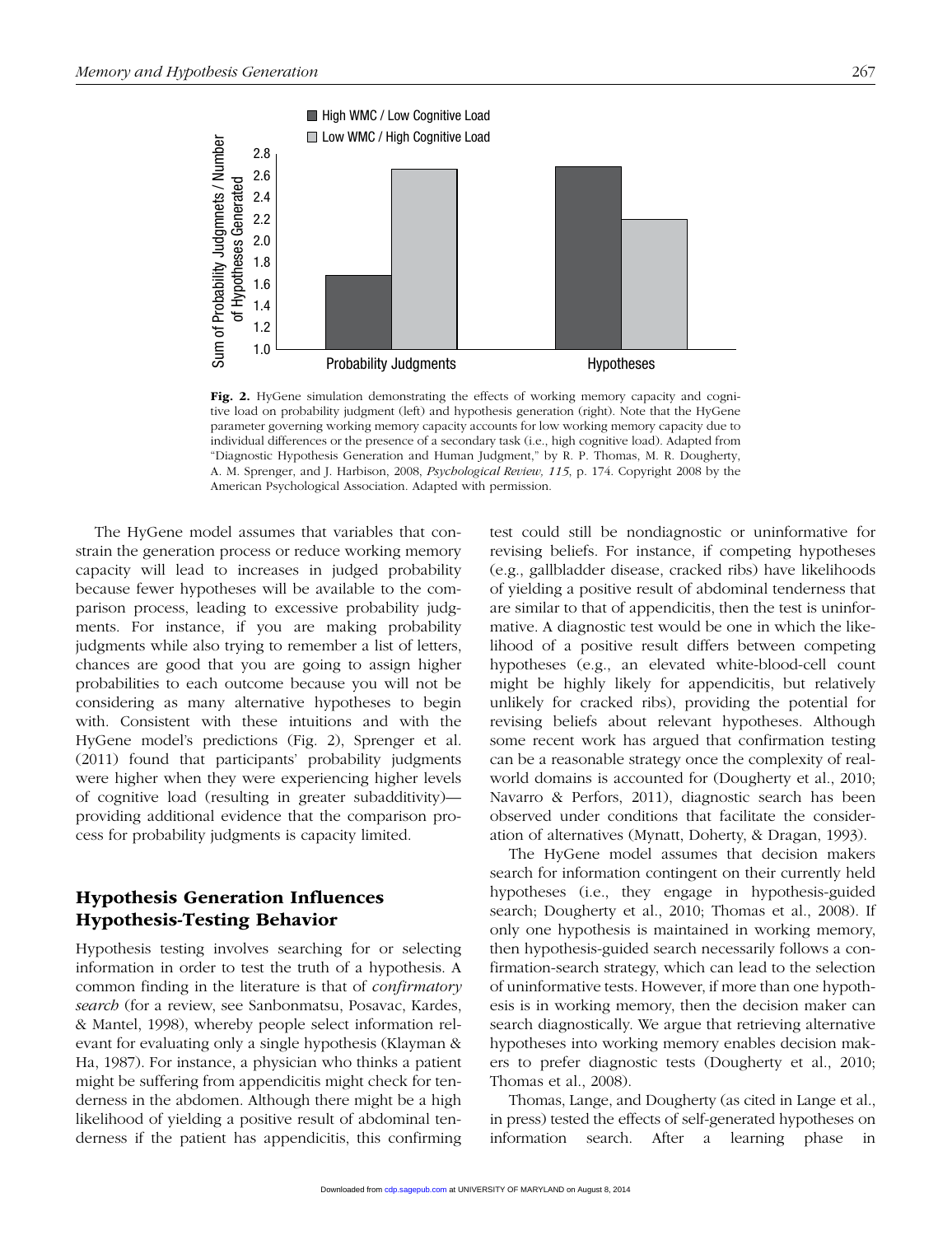

Fig. 3. HyGene simulation demonstrating the effects of time pressure on probability judgment (left) and hypothesis generation (right). Adapted from "Diagnostic Hypothesis Generation and Human Judgment," by R. P. Thomas, M. R. Dougherty, A. M. Sprenger, and J. Harbison, 2008, *Psychological Review, 115*, p. 174. Copyright 2008 by the American Psychological Association. Adapted with permission.

which participants gained experience with particular symptom-disease associations, they were presented with a patient exhibiting a symptom and asked to select the medical test that they believed would be most informative to diagnose the patient, given the presenting symptom. The presenting symptom was strongly associated with either one or two hypotheses. Consistent with the principle of hypothesis-guided search, participants showed a confirmation-test strategy and a preference for confirmatory tests when only one hypothesis was highly associated with the presenting symptom. Alternatively, participants showed a preference for diagnostic tests when two hypotheses were associated with the presenting symptom.

These findings are consistent with the idea that diagnostic-test selection depends on the retrieval of alternative hypotheses into working memory. As reviewed above, the HyGene model identifies a number of variables that influence when more than one hypothesis will be generated by decision makers (e.g., amount of time pressure, individual differences in working memory capacity, and the level of cognitive load). Ongoing work in our laboratories is testing the effects of these variables on hypothesis-guided search.

# Time-Based Processes Influence Hypothesis Generation

Another task characteristic assumed by the HyGene model to constrain hypothesis generation is the amount of time afforded to a decision maker to generate hypotheses. Figure 3 demonstrates the influence of time pressure on the behavior of the HyGene model, whereby greater time pressure results in the generation of fewer hypotheses, causing excessive probability judgments and increased subadditivity. In other words, if you have to make decisions more quickly, the model predicts that you will not consider as many hypotheses and that, as a result, you will think each possible explanation you have generated is more likely than it actually is.

These HyGene findings are consistent with the empirical findings of Dougherty and Hunter (2003b). Dougherty and Hunter (2003b) manipulated the presence or absence of time pressure while participants made probability judgments and found that participants' judgments were more excessive when made under more time pressure, which suggests that more time pressure led to the generation of fewer hypotheses.

In hypothesis-generation tasks, data are often acquired serially, one after another. As a result, each datum is experienced in a position relative to the rest of the data. Although we *should* be unaffected by data order, on an intuitive level, the order in which we encounter data almost certainly affects the hypotheses we generate. Both *primacy bias* (early data has a larger influence than later data) and *recency bias* (later data has a larger influence than early data) have been demonstrated in decision making (Hastie & Park, 1986; Hogarth & Einhorn, 1992; Peterson & Ducharme, 1967). For instance, early data often have a larger influence on probability judgments than later data—demonstrating a primacy bias in judgment (Peterson & Ducharme, 1967).

Our recent work has demonstrated similar order effects in peoples' hypothesis-generation (i.e., diagnostic) behavior. Lange, Thomas, and Davelaar (2012b) presented participants with one informative piece of data among three uninformative pieces of data sequentially, such that the position of the useful piece of data was manipulated to appear in each of four possible serial positions—allowing the influence of the data at each serial position to be measured. Later data contributed more to participants' choice of diagnosis than early data, demonstrating a recency effect in hypothesis generation. As can be seen in Figure 4, the HyGene model captures the recency trend evidenced in the data.

The speed of data acquisition also influences diagnosis. Lange, Thomas, Buttaccio, Illingworth, and Davelaar (2013) presented a sequence of five symptoms to participants and asked them to select the more likely of two disease hypotheses. The sequence of symptoms was such that the first two symptoms suggested one hypothesis (Disease A) and the last two symptoms suggested the other hypothesis (Disease B). Under the slow rate of symptom presentation, a recency bias obtained in diagnosis, whereas under the fast rate of presentation, the recency bias attenuated and a primacy bias emerged.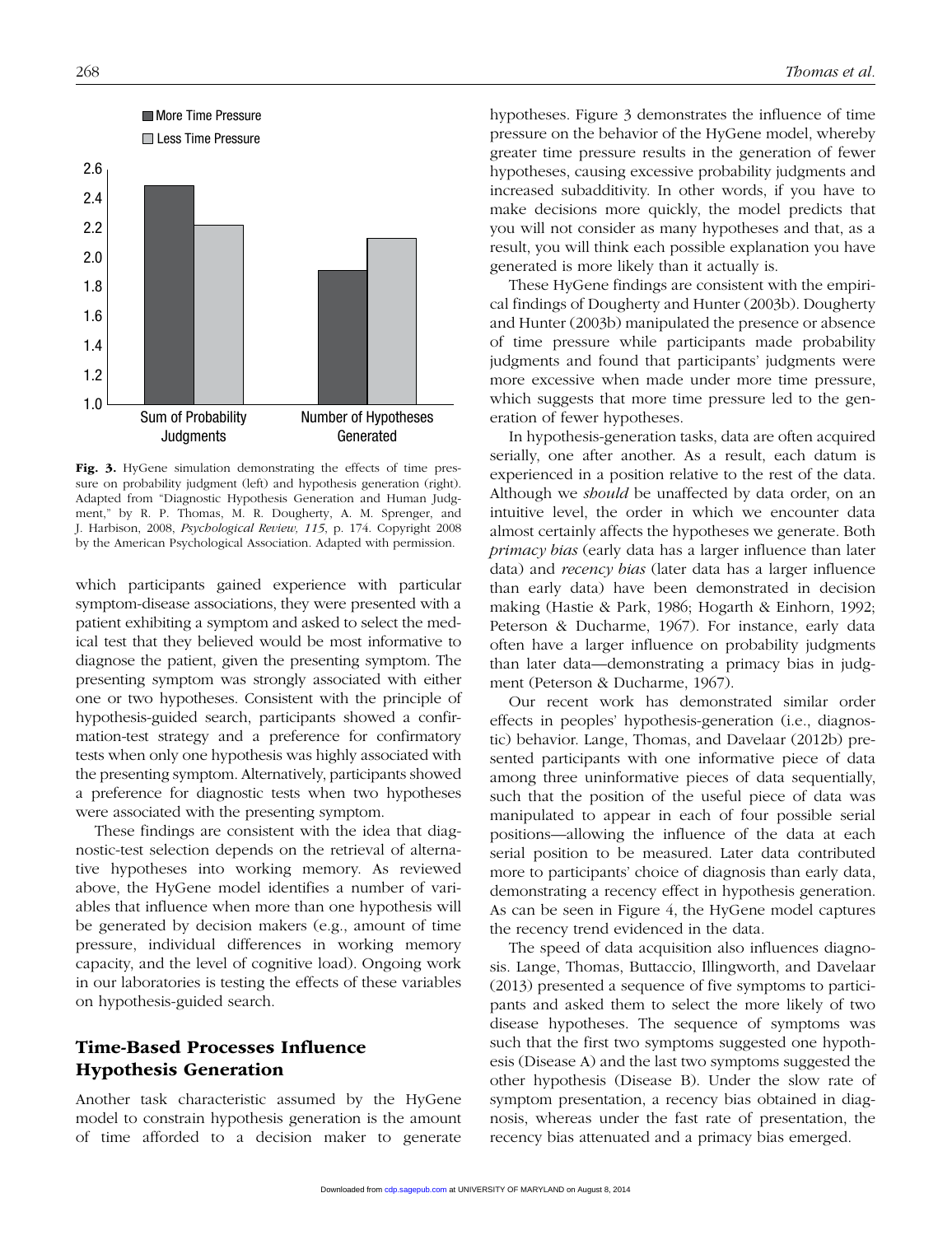

Fig. 4. Empirical and model data from Lange, Thomas, and Davelaar (2012b) demonstrating recency bias in the proportion of diagnoses consistent with the diagnostic cue. Adapted from "Temporal Dynamics of Hypothesis Generation: The Influences of Data Serial Order, Data Consistency, and Elicitation Timing," by N. D. Lange, R. P. Thomas, and E. J. Davelaar, 2012, *Frontiers in Psychology*, 3, Article 215, Figure 6. Copyright 2012 by Frontiers Media. Adapted with permission.

Recent findings have suggested that a primacy bias is increasingly likely to obtain in hypothesis generation (i.e., diagnosis) as the complexity of the task increases (Lange, Thomas, & Davelaar, 2012a, 2012b) or as a function of increased working memory capacity (Lange, Davelaar, & Thomas, 2013). In sum, the same datum can have different impacts on which hypotheses are generated depending on where it is presented in the sequence.

## Conclusions

Experimental laboratory procedures often provide clear options or goals for the participant—providing task structure that is often lacking in real-world domains. In the lab, you might be explicitly instructed to press one of two keys, on the basis of available data. In the real world, when you start to feel chest pain, there are no instructions. We suggest that the primary function of hypothesis generation is to impose structure on the complex and ill-defined problem spaces that often characterize the circumstances in which people must judge, choose, or act. Because physicians can generate a few good disease hypotheses to explain your symptoms, they can judge the likelihood of a diagnosis, order diagnostic medical tests, and select appropriate courses of treatment.

Thus, hypothesis generation serves as the critical bridge between peoples' task environment and the decision processes enabling complex and intelligent behaviors. Although people generate good hypotheses to explain patterns of data, their hypothesis generation is impoverished as a result of underlying memory constraints, which leads to systematic biases in beliefs and information search. The patterns of behavioral findings reviewed here are consistent with our computational model, HyGene. However, we believe that one of the most fruitful uses of the HyGene model will be borne out through optimizing the model by lifting the human constraints. In this context, the HyGene model may serve as a support tool to aid the diagnostic decision making of professionals by inoculating them from the biases discussed in this article and to improve the robustness of existing applications of artificially intelligent classification systems (Thomas et al., 2010).

#### Recommended Reading

- Sanbonmatsu, D. M., Posavac, S. S., Kardes, F. R., & Mantel, S. P. (1998). (See References). A well-written overview of errors documented in human hypothesis-testing behavior.
- Sprenger, A. M., Dougherty, M. R., Atkins, S. M., Franco-Watkins, A. M., Thomas, R. P., Lange, N., & Abbs, B. (2011). (See References). Demonstrates that cognitive load affects hypothesis generation and probability judgment.
- Thomas, R. P., Dougherty, M. R., Sprenger, A. M., & Harbison, J. (2008). (See References). Provides a review of the role of hypothesis generation in decision making and provides a detailed discussion of HyGene, a computational model of human diagnostic reasoning.
- Weber, E. U., Böckenholt, U., Hilton, D. J., & Wallace, B. (1993). (See References). A seminal experiment evaluating the memory processes underlying the hypothesis-generation behavior of physicians.

#### Acknowledgments

We thank Dr. Jennifer Barnes for providing critical comments on a previous version of this manuscript.